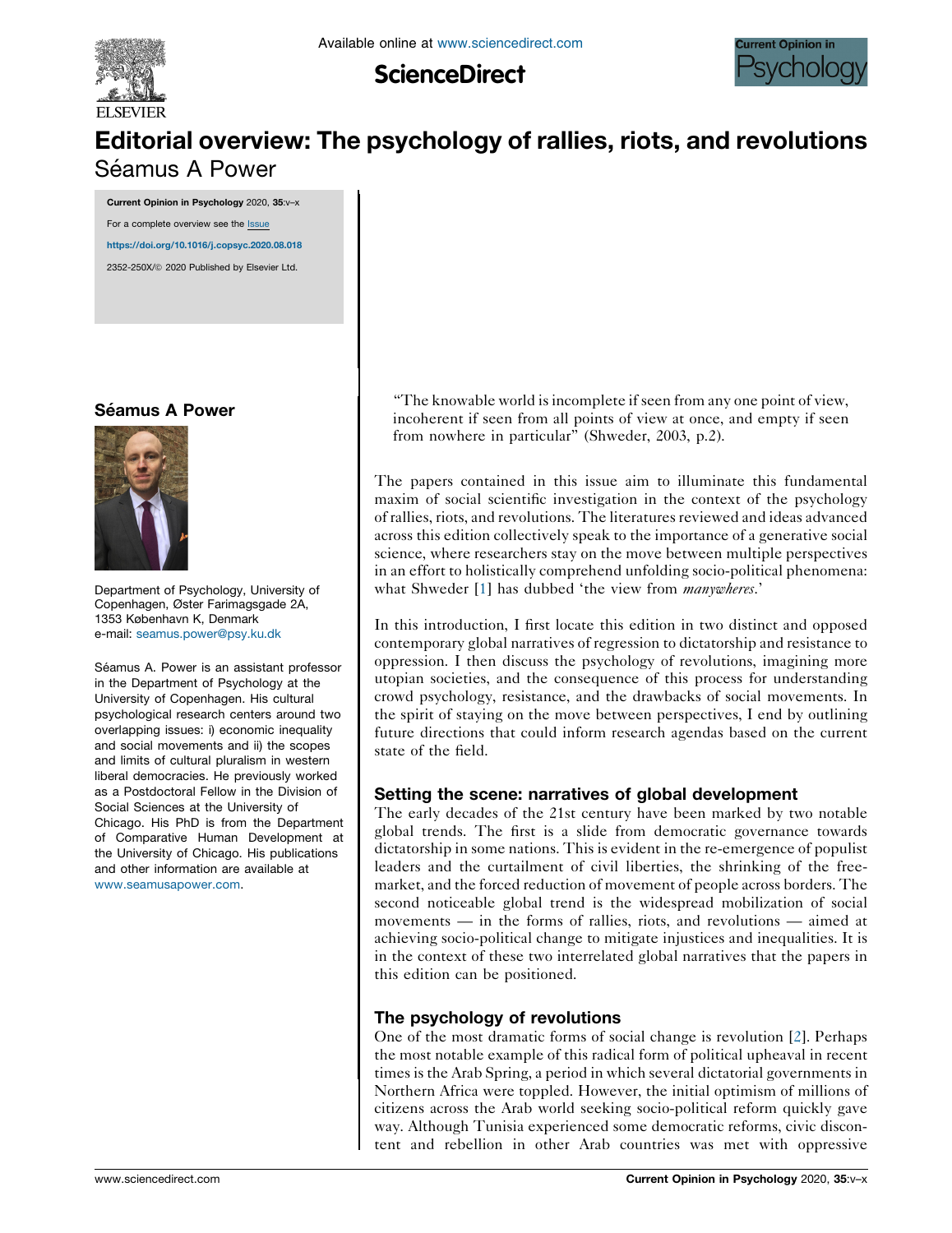responses. The revolution in Syria, for example, was met by government retaliation, leading to a prolonged civil war. Elsewhere, in Iraq for instance, extremist groups including Islamic State (ISIS) formed to fill power vacuums created by civic unrest in the region. Revolutions are not simple affairs.

Revolutions on the streets, such as the rebellion centered in Tahrir Square in Cairo, Egypt, show that, under certain conditions, a societal state of collective inertia can be overcome to galvanize violent revolution [\[3](#page-4-0)]. Yet, when President Morsi replaced President Mubarak during the Arab Spring in Egypt it became clear to citizens one dictator had replaced another [\[4](#page-4-0),[5\]](#page-4-0). This unintended consequence of violent rebellion nonetheless highlights a pattern common across attempted revolutions. As a further example, the attempted revolution in Syria, also part of the broader Arab Spring, plunged the country into a prolonged civil war. A review of transdisciplinary research makes clear the detrimental effects of this attempted revolution — marked by severe and protracted violence — by detailing the plight of Syrian children and youth after the ensuing civil war [[6\]](#page-4-0).

The disjunction between political change at the level of those in power, and the lived subjective realities and aspirations of millions of citizens for fairer, more equitable societies, can explain why real democratic reform might not occur following a revolution such as in Egypt [\[7](#page-4-0)]. There is often only a relatively brief period of time between the toppling of one dictator and a new one coming to power within which the true democratization of social institutions and citizens is possible. In order for people to manifest the necessary behaviors during this brief window of opportunity, a certain malleability of thought and action — termed *political plasticity* — with regard to democratic ideals is needed, something that can be developed through education [\[8](#page-4-0)].

The development of new social norms, such as creating systems for encouraging citizens to vote in free, transparent, democratic elections, is another technique to help generate democratic citizens [\[9](#page-4-0)]. Dramatic social change, of the kind caused by revolutions, typically also alters both the physical and symbolic environment — for example, through posters, slogans, and graffiti. In the Egyptian context, street art during the Arab Spring became symbolic of revolutionaries' representations of government oppression, and subsequently authorities attempted delegitimization of their citizens' attempt for reform [\[10](#page-4-0)]. Protest symbols open up the possibility to understand and examine social change through these manifestations in visual culture [\[11](#page-4-0)]. Symbols of resistance can act as motivators triggering collective action and also as unifying symbols for group solidarity against an oppressive regime. 'Protest symbols,' through activating group processes, might bring about the creation of new norms — and prompt new ways of thinking and behaving democratically.

Violent revolutions can also be conceptualized as conflicts based on opposed moral worldviews and visions for how society ought to be. However, not all revolutions can be deemed moral from the perspective of outside observers. ISIS, for example, are a radical group fighting to (re)create an ethnonationalist version of their homelands in opposition to alternative versions of these spaces. Their attempted revolution brought broad condemnation from western liberal governments. Yet, to resolve conflicts based around incommensurable moral worldviews, it is necessary to comprehend the motivations of those we might despise [[12\]](#page-4-0). Moving beyond concepts of 'rational actors,' or unstable, 'irrational actors' to understand the motivations of their fighting, a focus on how these 'devoted actors' and their shared sacred values explains how, from their point of view, ISIS fighters, are morally motivated in their willingness to fight and die for their country [\[13](#page-4-0)]. Developing the theme of willingnessto fight and kill, recent evidence points to the limited importance of dehumanization for comprehending how such violence occurs [[14\]](#page-4-0). The act of killing — even dramatic acts of violence like ISIS beheadings — cannot be adequately explained by dehumanizing others. Such dramatic violent behaviors are based on instilling fear in others which implicitly recognizes the importance of taking the perspective of how others will feel which emphasizes their humanity.

Comprehending the complexity of violent revolutions necessitates the asking, and answering, of questions concerned with seemingly incommensurable cultural and moral worldviews; unequal power dynamics that form, and inform, broader societal inequalities; and the psychological processes needed when civic discontent creates potential for democratic reform, practices, and citizens. The Arab Spring, and its unintended consequences, in the form of power struggles and violent maintenance of the status quo, highlights these complexities. Still, the psychological investigations into revolutions do not always have violent civic unrest as a default.

Moving away from the violence of revolution, an alternative conceptualization of radical social and political change focuses on achieving these aims non-violently. One approach is to focus on generational identity changes, for example, by detailing the private revolutions of second generation American Muslim girls in their presentation of self through everyday activities within contemporary American and traditional Islamic cultural frameworks [[15\]](#page-4-0). As such, revolutions are not always solely fought in the streets, but, also, at the level of practices and ideas. What is, and can be, said can inhibit [\[16](#page-4-0)] or generate [\[17](#page-4-0)] revolutionary ideas. For example, a discourse analysis of Gustav Le Bon's book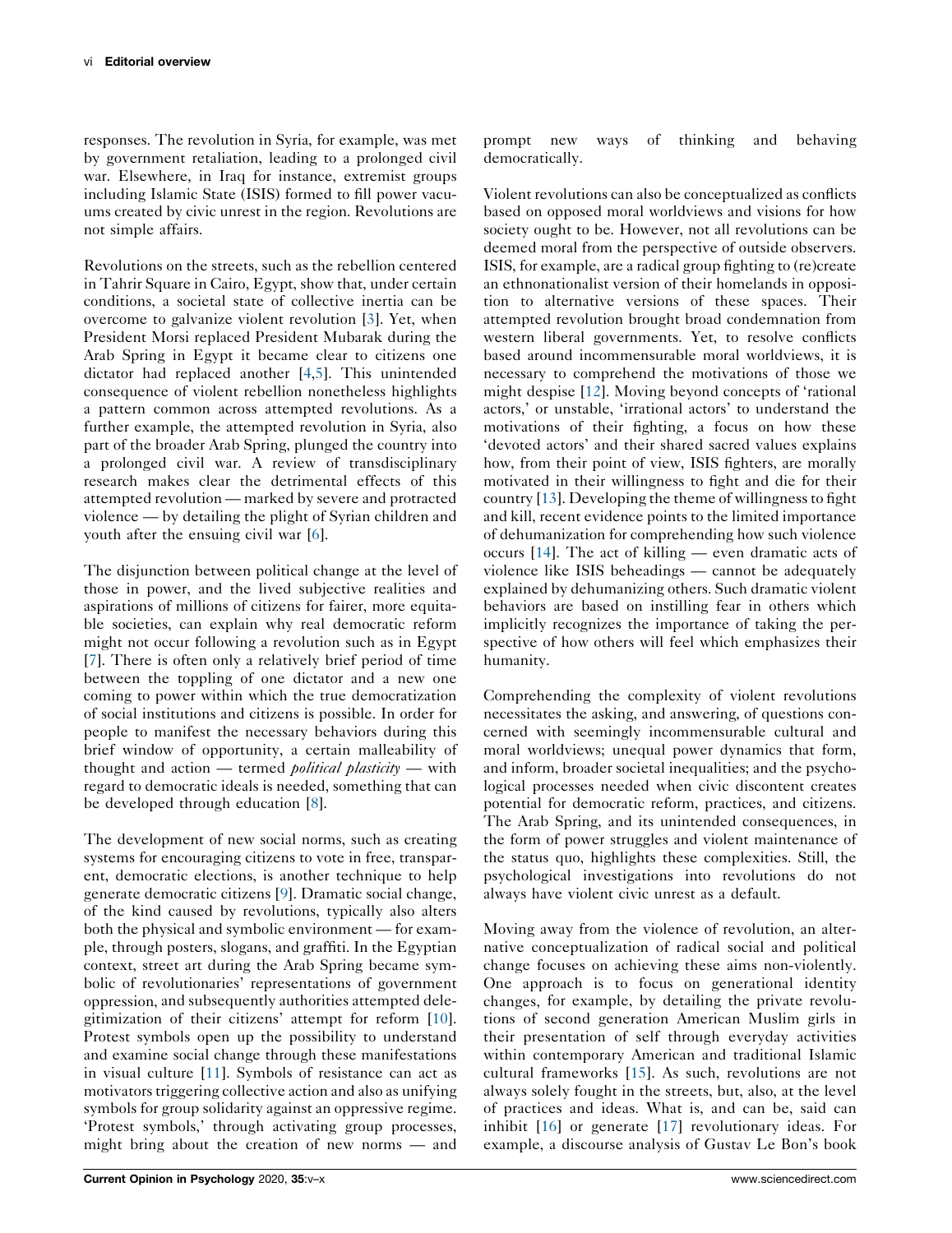— *The Crowd* — [[18](#page-4-0)] shows how semantic barriers are used to avoid, delegitimate, or limit, the potentially disruptive, revolutionary, ideas of other people [\[16](#page-4-0)]. The scopes and limits of cultural practices and discourses impact the trajectory of private revolutions in terms of re-representations of negatively stereotyped social groups, such as second-generation Muslim girls in the United States. Moreover, discursive framing can help galvanize violent revolutions in the form of articulating injustices, communicate the status of revolutions online or on the streets, and importantly what is said during the period following revolution, can inform whether actual and meaningful democratic change can occur, and what further changes can be imagined.

#### The scopes of imagining, and limits of creating, future worlds

Implicit in the drive for revolutionary socio-political change is the idea of an imagined future that is more equal, just, fair, or, at least, simply more tolerable than the present. The centrality of imagining to processes of radical social change has recently received deserved attention [[19–21\]](#page-4-0). Imagining is key to comprehend people's dissatisfaction with what is, or what may be, which often relates to motivation or support for social movements [[22\]](#page-4-0).

Remembering the past, and imagining the future, lie at the basis of social comparisons in the present [[23\]](#page-4-0). Imagining alternative futures of how society could or should be can have consequences for how people think, feel, and act in the present.

Such comparisons are central to relative deprivation theory which states that when people compare their lot to others, and in doing so, find themselves disadvantaged or discriminated against, in comparison to salient others, then they are likely to feel anger and frustration [\[24](#page-4-0),[25\]](#page-4-0). Reviews of the latest literature on relative deprivation extend this classic theory in ways that can help illuminate motivations for social movements. This work highlights the role of imagination in galvanizing feelings of injustice; the role of technology in creating feelings of deprivation by expanding our imaginative horizon; questioning the moral worldviews of the 1% of global income earners; and evaluating moral and cultural challenges of migration [\[26](#page-4-0)]. Another review highlights how relative deprivation fuels violent extremism [[27\]](#page-4-0). Related issues of feeling relatively deprived manifest in discussions of labor unions, strikes, and related social movements, to demand greater equality for workers in neoliberal contexts [\[28](#page-5-0)].

Harsh punishment in educational settings can also detrimentally impact minority groups creating further deprivation and discrimination. Restorative justice practices in schools can be used as an alternative to typical punitive

measures against students' acts of rebellion [\[29](#page-5-0)]. Such conceptualizations of restorative practices have developmental consequences, and, as such, may help reduce educational — and related — inequalities and feelings of being 'left behind.' Together, unionized work forces and educated youth can help alleviate feelings of relative deprivation. This is because feelings of deprivation help spur social movements in the present to mitigate current and imagined future injustice and inequalities. Imagining future societies, implicitly, or explicitly, is a fundamental psychological process underlying the motives of both individual and crowd behavior.

# The crowd, social identities, and resistance

The crowd poses a fundamental paradox for authorities in liberal democracies: on the one hand, they potentially challenge the authority of those who are in power, on the other, freedom of assembly is a fundamental democratic right. In contrast to earlier theorizing that focused on the violent impulses of crowds, analyzing the crowd through the social identity approach, highlights emerging research trajectories extending from crowd conflict and behavior in emergencies, to also incorporate understandings of social identity processes in pedestrian dynamics and mass gatherings [[30\]](#page-5-0). Beyond specific studies of the crowd, the social identity framework continues to be a generative model in understanding topics under the umbrella of social movements, including interactions between police and protesters [\[31](#page-5-0)] and how collective action can lead to sustained and prolonged social movements [\[32](#page-5-0)]. Moreover, experimental social psychological research from the unique cultural context of the United States suggests different social groups can identify with one another and form alliances to rally against injustices and inequalities [[33\]](#page-5-0). Related to this form of comprehending social change, recent research highlights the potential of people who self-report as being low on feelings of social dominance might be willing to challenge group-based hierarchies [\[34](#page-5-0)]. This empirical advance provides a model for similar developments in related theories known for describing the status quo. For example, the scopes and limits of believing in a just world, justifying the prevailing system in which one lives, and the conditions and contexts in which tolerance for inequalities, injustices, and unfairness reach a tipping point, need to be articulated.

One particularly meaningful cultural context in which to explore resistance against injustice and inequalities is the United States where racially marginalized youth galvanize around the Black Lives Matters trope to motivate, and try achieve, greater equality and justice, particularly in relation to their treatment by police [\[35](#page-5-0)]. Issues of resistance to oppressive authorities manifest not only in prolonged and highly visible social movements such as Black Lives Matter, but also in forms of everyday, even mundane, forms of resistance from collective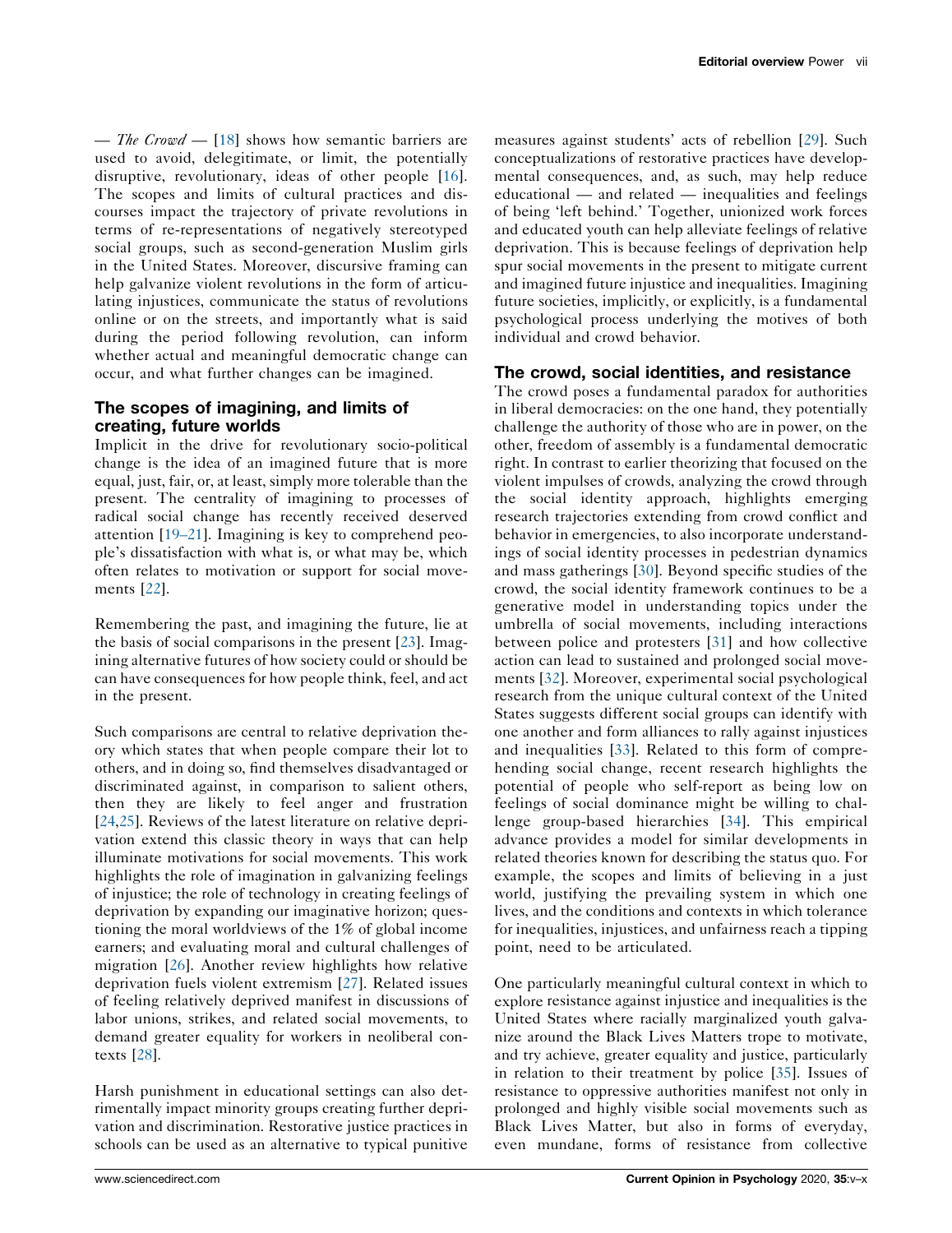victimization [\[36](#page-5-0)]. Some forms of everyday resistance and activism occur online and recent literature in this area suggests online and offline activism typically correlate, and that in terms of documenting individual experiences, creating new norms, and building community, online activism can motivate offline protest [\[37](#page-5-0)]. As evidenced by state authorities in places like North Korea, China and Cuba, the internet can facilitate top-down repression of its citizens in more dictatorial regimes. This occurs, in part, by curbing discourse, controlling and manipulating the flow of information, and otherwise opposing imagined alternative views of society. Moreover, Russia is accused of technological interference in western elections and undermining democratic procedures which speaks to the detrimental side of social change for those who advocate for democratic ideals, including free and transparent elections. Such activities undermine a belief the world is simply marching towards Enlightenment values [see Ref. [38\]](#page-5-0). Democracies can slide towards dictatorships and no pure democracy has ever existed [[5\]](#page-4-0).

#### The dark side of social change in western liberal democracies

One recent feature of contemporary social change, related to misinformation, manipulation, and strongman dictatorial leadership, is the re-emergence of populism [\[39](#page-5-0)]. Core intergroup dynamics between in and out groups, basic status concerns expressed in cultural and economic contexts, and the mobilization of emotions can help to understand the appeal of populism.

In this sense, socio-political change, — as evident in the rise of fascist populists in some countries — is not always moral from a utilitarian perspective. The rise of conspiracy theories, particularly abundant following the global outbreak of the Covid-19 virus as people searched for explanations, is another indicator of a regression from Enlightenment values of critical and evidenced-based thinking towards more irrational and illogical forms of social change. In particular, belief in conspiracy theories is associated with anti-democratic attitudes [[40](#page-5-0)]. Demagogues, via disinformation, in the form of fake news and conspiracy theories, were traditionally seen as manipulating the crowd. However, from an evolutionary psychological perspective, evidence suggests leaders and (mis) information actually function to coordinate, rather than manipulate, individuals who are already predisposed to conflict [[41\]](#page-5-0). Regardless of the precise mechanisms underlying social change, the regression from pluralistic liberal democracies to ethnonationalist populist led societies highlights that not all social change equates to social progress.

### Staying on the move: sketches for future research

Returning to the opening quotation of this article, given the choice between incompleteness, incoherence, and

emptiness, the collection of articles in this edition illustrate perfectly our understanding, as incomplete as it always will be, of the psychology of radical social change. In an effort to lay some (imaginative) foundations for future research trajectories in the study of the psychology of rallies, riots, and revolutions, I will close by highlighting potential areas for future investigation. Examination of these areas, like much psychological research, might best be informed from transdisciplinary endeavors, using a combination of ethnographic and experimental methods [\[42](#page-5-0),[43\]](#page-5-0).

Relative deprivation theory and social identity theory are two dominant social psychological approaches to understand motivation for engaging in social change. However, one un-answered question is how do authorities respond to protesters? A relative dearth of research exists — in contrast to evidence on the causes and proliferation of social movements — from a social psychological perspective to answer this question. Without comprehending the responses of those who are protested *against* — responses that range from relatively open democratic governments to more closed, brutal, dictatorships — we are missing integral empirical and theoretical information concerning processes of social change and the creation of societies deemed more fair, equal, and tolerant.

Explanations of why and how people challenge authorities are well documented in this edition, including feelings of inequality, inequity, deprivation, and injustice. But the domain of morality needs greater integration with questions of radical social change. For instance, theoretical consideration needs to be given, and empirical evidence provided, to chart the (im)morality of uneasy alliances between social groups to challenge the power of other social groups. How do we conceptualize strange bedfellows such as Donald Trump's support for Hong Kong pro-democracy struggles against Chinese state control in the context of the United States becoming more of a fascist state itself [\[44](#page-5-0)]? Or how about uneasy celebrations by left-wing animal rights activists and right-wing demonstrators concerning the banning of Halal killing of animals by Muslims in Belgium [\[45](#page-5-0)]? Or conservative groups and some feminists in western nations holding transphobic views [\[46](#page-5-0)]?

Moral and legal frameworks are not necessarily aligned, and certainly not for all social groups. Incongruence between feelings of illegitimacy create space for civic discontent that may or may not be illegal. A fruitful research program could assess when it is morally permissible to break the law to achieve social change [[47](#page-5-0)]. Questions of group identity also have repercussions for individuals. Another line of research might examine identity paradoxes that occur for some individuals and social groups having achieved social and political change for their cause. Under what circumstances do these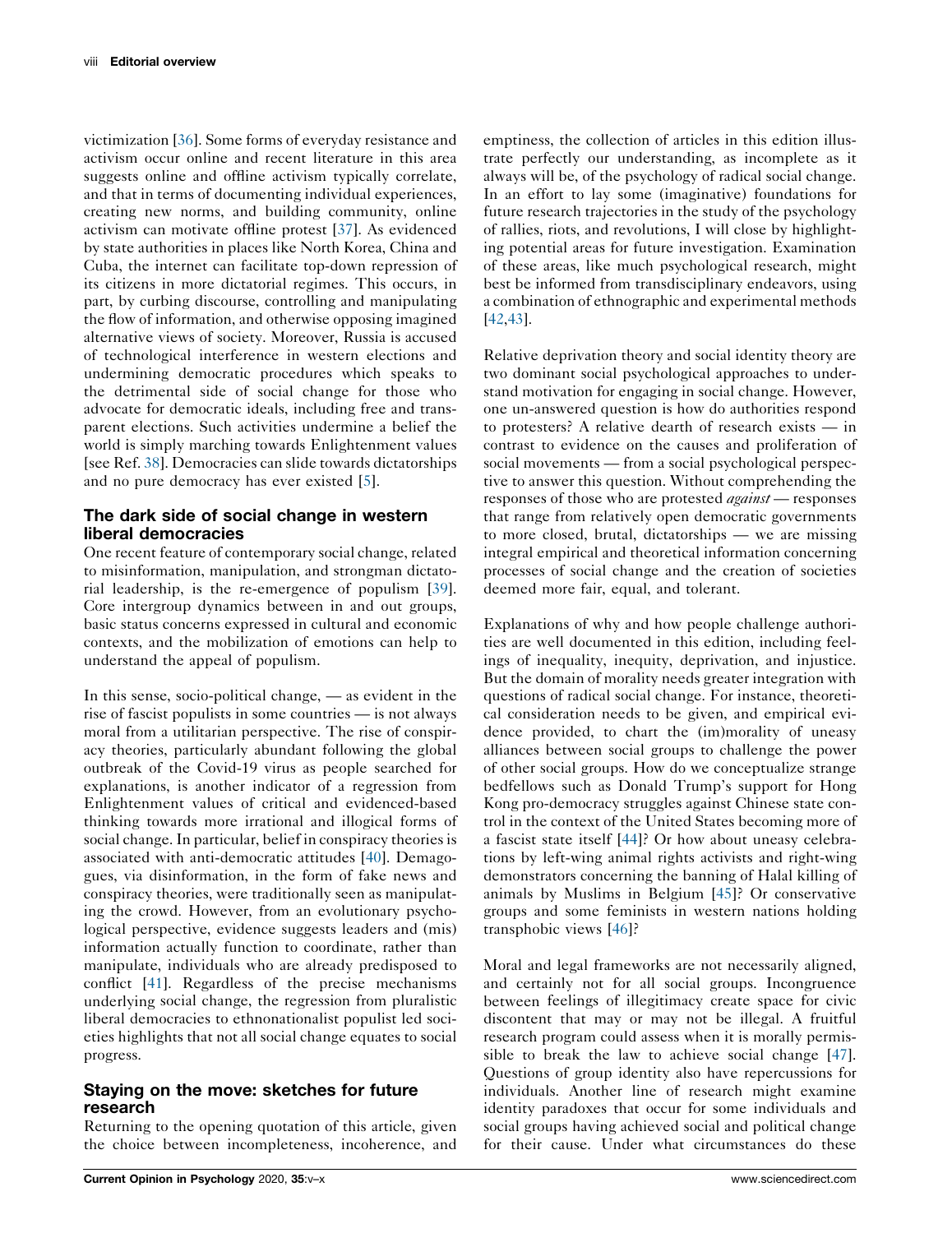<span id="page-4-0"></span>people resist other instances of injustice, opt to justify the current system which now favors them, or simply enjoy their just desserts?

If psychology is to have anything cogent to say about radical social change in the form of rallies, riots, and revolutions, then it needs to further overcome related issues. Psychological theories and research regarding social change will benefit from greater contextualization. One way to achieve this is through increased transdisciplinary dialogue and collaboration. Further contextualization can also occur by diversifying sampling, field sites, and participants in psychological research. How appropriate are models developed on quantitative studies with samples from American undergraduate courses or online survey takers for explaining socio-economic protests in Ireland or Sudan, pro-democracy protests in Hong Kong, or anti-dictatorial revolutions in Northern Africa? Relatedly, the overall dependence on the so-called WEIRD (western, educated, industrial, rich, democratic) people, hasn't dramatically altered in a decade, maintaining the possibility of the inappropriateness of models developed in one context to fully or even adequately explain occurrences in others [[48\]](#page-5-0). Ultimately, most research on the causes and consequences of collective action is done in contexts that are relatively safe, secure, and equal. Funding bodies might take notice of the potential high return of conducting field social psychology into processes of socio-political change across diverse global regions. Junior scholars might be mindful of the opportunities and rewards field social psychological research can bring in terms of theory integration and development; the accumulation of novel empirical data, and the creation and combination of relevant field social psychological methods.

In a splintered and fractured social, political, and economic world, psychology has an important role to play in describing, explaining, and perhaps alleviating societal challenges. Staying on the move between multiple perspectives — with regard to theories, models, data, and conclusions — is the surest way to most holistically comprehend the changeable and knowable world.

#### Acknowledgements

I would like to thank Thomas Morton, Kelsey Robbins, Richard Shweder, and Brady Wagoner for their helpful comments on a previous draft of this essay. Thanks also to Paul Van Lange and Michael Zvolensky for inviting me to assemble this edition and to all the contributors to this collection of essays.

#### References

- 1. Shweder RA: Why do Men [Barbecue?](http://refhub.elsevier.com/S2352-250X(20)30170-6/sbref0005) Recipes for Cultural [Psychology](http://refhub.elsevier.com/S2352-250X(20)30170-6/sbref0005). Harvard University Press; 2003.
- 2. Wagoner B, [Moghaddam](http://refhub.elsevier.com/S2352-250X(20)30170-6/sbref0010) FM, Valsiner J (Eds): The Psychology of Radical Social Change: From Rage to [Revolution](http://refhub.elsevier.com/S2352-250X(20)30170-6/sbref0010). Cambridge University Press; 2018.
- de la Sablonnière R, Taylor DM: A social change framework for addressing collective action: [Introducing](http://refhub.elsevier.com/S2352-250X(20)30170-6/sbref0015) collective inertia. Curr Opin [Psychol](http://refhub.elsevier.com/S2352-250X(20)30170-6/sbref0015) 2020, 35:65-70.
- 4. [Moghaddam](http://refhub.elsevier.com/S2352-250X(20)30170-6/sbref0020) FM: The Psychology of Dictatorship. American [Psychological](http://refhub.elsevier.com/S2352-250X(20)30170-6/sbref0020) Association; 2013.
- 5. [Moghaddam](http://refhub.elsevier.com/S2352-250X(20)30170-6/sbref0025) FM: The Psychology of Democracy. American [Psychological](http://refhub.elsevier.com/S2352-250X(20)30170-6/sbref0025) Association; 2016.
- 6. Veale A: [Conflict-driven](http://refhub.elsevier.com/S2352-250X(20)30170-6/sbref0030) social change: the case of Syrian children and youth. Curr Opin Psychol 2020, 35[:114-118.](http://refhub.elsevier.com/S2352-250X(20)30170-6/sbref0030)
- 7. [Moghaddam](http://refhub.elsevier.com/S2352-250X(20)30170-6/sbref0035) FM, Hendricks MJ: The psychology of revolution. Curr Opin [Psychol](http://refhub.elsevier.com/S2352-250X(20)30170-6/sbref0035) 2020, 35:7-11.
- 8. Velez G, Power SA: [Teaching](http://refhub.elsevier.com/S2352-250X(20)30170-6/sbref0040) students how to think, not what to think: pedagogy and political [psychology](http://refhub.elsevier.com/S2352-250X(20)30170-6/sbref0040). J Soc Polit Psychol 2020, 8[:388-403.](http://refhub.elsevier.com/S2352-250X(20)30170-6/sbref0040)
- 9. Prentice D, Paluck EL: [Engineering](http://refhub.elsevier.com/S2352-250X(20)30170-6/sbref0045) social change using social norms: lessons from the study of [collective](http://refhub.elsevier.com/S2352-250X(20)30170-6/sbref0045) action. Curr Opin Psychol 2020, 35[:138-142.](http://refhub.elsevier.com/S2352-250X(20)30170-6/sbref0045)
- 10. Awad SH, Wagoner B: Image politics of the Arab [uprisings](http://refhub.elsevier.com/S2352-250X(20)30170-6/sbref0050). Psychol Radic Soc Change: Rage Revol [2018:189.](http://refhub.elsevier.com/S2352-250X(20)30170-6/sbref0050)
- 11. Awad SH, [Wagoner](http://refhub.elsevier.com/S2352-250X(20)30170-6/sbref0055) B: Protest symbols. Curr Opin Psychol 2020, 35[:98-102.](http://refhub.elsevier.com/S2352-250X(20)30170-6/sbref0055)
- 12. Fiske AP, Rai TS: Virtuous [Violence:](http://refhub.elsevier.com/S2352-250X(20)30170-6/sbref0060) Hurting and Killing to Create, Sustain, End, and Honor Social [Relationships](http://refhub.elsevier.com/S2352-250X(20)30170-6/sbref0060). Cambridge [University](http://refhub.elsevier.com/S2352-250X(20)30170-6/sbref0060) Press; 2014.
- 13. Atran S: [Measures](http://refhub.elsevier.com/S2352-250X(20)30170-6/sbref0065) of devotion to ISIS and other fighting and [radicalized](http://refhub.elsevier.com/S2352-250X(20)30170-6/sbref0065) groups. Curr Opin Psychol 2020, 35:103-107.
- 14. Lang J: The limited importance of [dehumanization](http://refhub.elsevier.com/S2352-250X(20)30170-6/sbref0070) in collective [violence](http://refhub.elsevier.com/S2352-250X(20)30170-6/sbref0070). Curr Opin Psychol 2020, 35:17-20.
- 15. Mandviwala T: Private revolutions of [second-generation](http://refhub.elsevier.com/S2352-250X(20)30170-6/sbref0075) Muslim [American](http://refhub.elsevier.com/S2352-250X(20)30170-6/sbref0075) women. Curr Opin Psychol 2020, 35:26-30.
- 16. Gillespie A: [Semantic](http://refhub.elsevier.com/S2352-250X(20)30170-6/sbref0080) contact and semantic barriers: [reactionary](http://refhub.elsevier.com/S2352-250X(20)30170-6/sbref0080) responses to disruptive ideas. Curr Opin Psychol 2020, 35[:21-25.](http://refhub.elsevier.com/S2352-250X(20)30170-6/sbref0080)
- 17. Liu W, Opotow S: On protest, [discourse,](http://refhub.elsevier.com/S2352-250X(20)30170-6/sbref0085) and the livable life: the role of identity and affect. Curr Opin Psychol 2020, 35[:132-137.](http://refhub.elsevier.com/S2352-250X(20)30170-6/sbref0085)
- 18. Le Bon G: The Crowd: A Study of the Popular Mind (4th [imprinting\)](http://refhub.elsevier.com/S2352-250X(20)30170-6/sbref0090). [London,](http://refhub.elsevier.com/S2352-250X(20)30170-6/sbref0090) UK: T. Fisher Unwin; 1903.
- 19. de Saint-Laurent C, Obradović S, Carriere KR (Eds): Imagining Collective Futures: Perspectives from Social, Cultural and Political Psychology. Springer; 2018 [https://www.palgrave.com/gp/book/](https://www.palgrave.com/gp/book/9783319760506) [9783319760506](https://www.palgrave.com/gp/book/9783319760506).
- 20. Power SA: [Remembering](http://refhub.elsevier.com/S2352-250X(20)30170-6/sbref0100) and imagining in human [development:](http://refhub.elsevier.com/S2352-250X(20)30170-6/sbref0100) Fairness and social movements in Ireland. Imagining Collective Futures. Cham: Palgrave [Macmillan;](http://refhub.elsevier.com/S2352-250X(20)30170-6/sbref0100) 2018, [221-235](http://refhub.elsevier.com/S2352-250X(20)30170-6/sbref0100).
- 21. Zittoun T, Gillespie A: [Imagination](http://refhub.elsevier.com/S2352-250X(20)30170-6/sbref0105) in Human and Cultural [Development](http://refhub.elsevier.com/S2352-250X(20)30170-6/sbref0105). Routledge; 2015.
- 22. Hawlina H, Pedersen OC, Zittoun T: [Imagination](http://refhub.elsevier.com/S2352-250X(20)30170-6/sbref0110) and social [movements](http://refhub.elsevier.com/S2352-250X(20)30170-6/sbref0110). Curr Opin Psychol 2020, 35:31-35.
- 23. Power SA: Why a richer world will have more civic [discontent:](http://refhub.elsevier.com/S2352-250X(20)30170-6/sbref0115) The infinity theory of social [movements](http://refhub.elsevier.com/S2352-250X(20)30170-6/sbref0115). Rev Gen Psychol 2020, 24(2)[:118-133.](http://refhub.elsevier.com/S2352-250X(20)30170-6/sbref0115)
- 24. Power SA: The [deprivation-protest](http://refhub.elsevier.com/S2352-250X(20)30170-6/sbref0120) paradox. Curr Anthropol [2018,](http://refhub.elsevier.com/S2352-250X(20)30170-6/sbref0120) 59(6):765.
- 25. Power SA: Economic inequality and the rise of civic [discontent](http://refhub.elsevier.com/S2352-250X(20)30170-6/sbref0125). Psychol Radic Soc Change: Rage Revol [2018:29.](http://refhub.elsevier.com/S2352-250X(20)30170-6/sbref0125)
- 26. Power SA, Madsen T, Morton TA: Relative [deprivation](http://refhub.elsevier.com/S2352-250X(20)30170-6/sbref0130) and revolt: current and future [directions](http://refhub.elsevier.com/S2352-250X(20)30170-6/sbref0130). Curr Opin Psychol 2020, 35[:119-124.](http://refhub.elsevier.com/S2352-250X(20)30170-6/sbref0130)
- 27. Kunst JR, Obaidi M: [Understanding](http://refhub.elsevier.com/S2352-250X(20)30170-6/sbref0135) violent extremism in the 21st century: the (re) emerging role of relative [deprivation](http://refhub.elsevier.com/S2352-250X(20)30170-6/sbref0135). Curr Opin [Psychol](http://refhub.elsevier.com/S2352-250X(20)30170-6/sbref0135) 2020, 35:55-59.